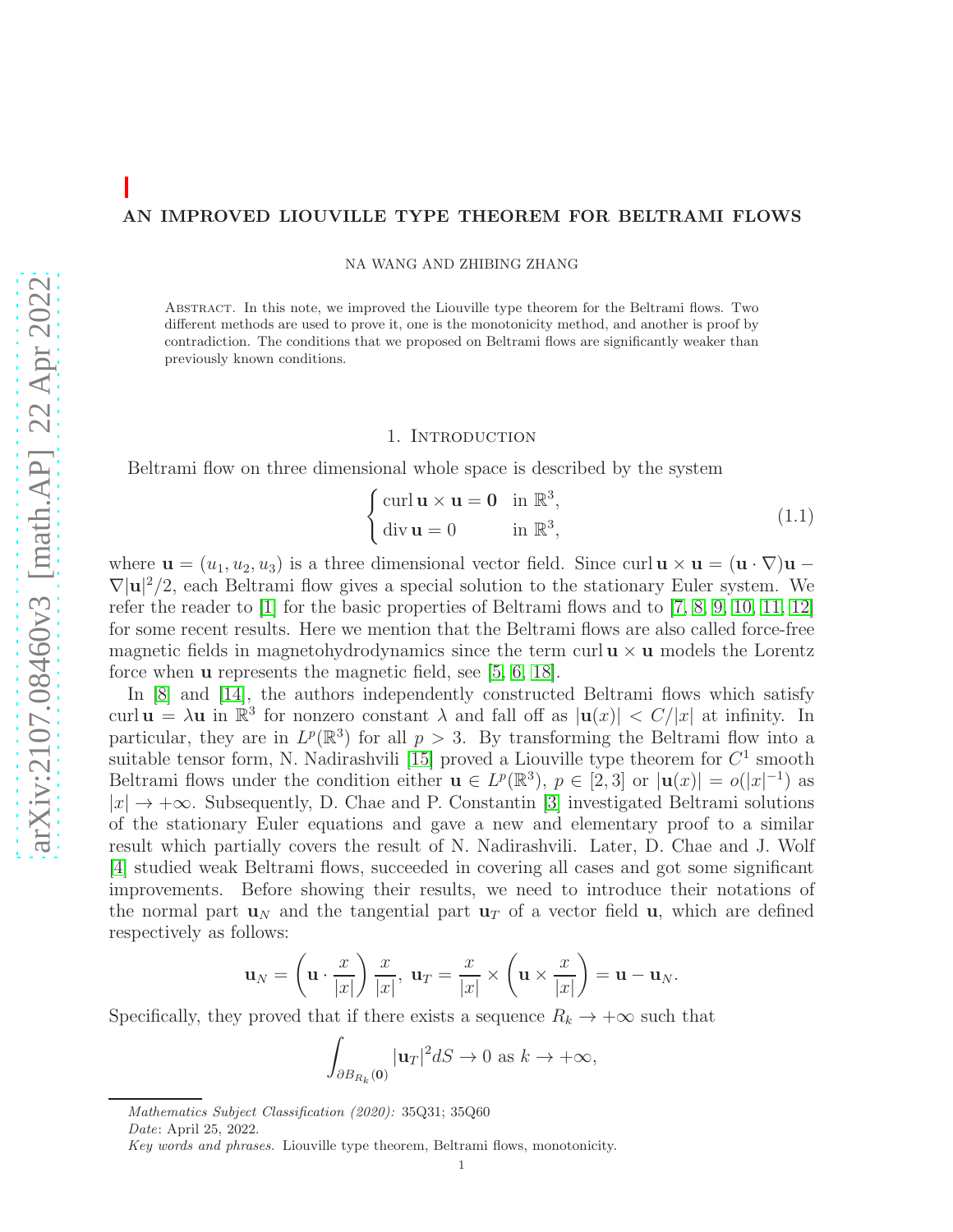then the Beltrami flow must be trivial. As immediate consequences, Liouville type theorem holds under one of the following condtions:

<span id="page-1-0"></span>
$$
(i) |u_T| = o(|x|^{-1}) \text{ as } |x| \to +\infty,
$$
  
\n
$$
(ii) u_T \in L^p(\mathbb{R}^3, \mathbb{R}^3), \ p \in [2, 3],
$$
  
\n
$$
(iii) |u_T|^2/|x|^\alpha \in L^1(\mathbb{R}^3), \ \alpha \in (-\infty, 1].
$$
\n(1.2)

Inspired by the assumptions that appear in Liouville type theorems for the stationary Navier-Stokes equations in [\[16\]](#page-9-14) and for elliptic equation of divergence form in [\[2\]](#page-9-15), and the work of D. Chae and J. Wolf [\[4\]](#page-9-13), we establish Liouville type results for Beltrami flows under some similar assumptions. Surprisingly, we find that our assumptions are weaker than previous conditions for Beltrami flows.

We say **u** is a weak solution to [\(1.1\)](#page-0-0) if  $\mathbf{u} \in W_{loc}^{1,3/2}(\mathbb{R}^3, \mathbb{R}^3)$  satisfies (1.1) locally in the sense of almost everywhere. Here we mention that curl  $\mathbf{u} \times \mathbf{u}$  belongs to  $\hat{L}_{loc}^1(\mathbb{R}^3, \mathbb{R}^3)$ .

Now we state our Liouville type results as follows.

<span id="page-1-2"></span>**Theorem 1.1.** Let **u** be a weak solution to  $(1.1)$ . If one of the following conditions holds:

<span id="page-1-1"></span>(a) 
$$
\lim_{R \to +\infty} \frac{1}{R^{3-p}} \int_{B_{2R}(0) \setminus \overline{B_R(0)}} |\mathbf{u}_T|^p dx = 0, \ p \in [2, 3],
$$
  
\n(b)  $\lim_{R \to +\infty} \frac{1}{\ln R} \int_{B_R(0) \setminus \overline{B_1(0)}} \frac{|\mathbf{u}_T|^2}{|x|} dx = 0,$   
\n(c)  $\lim_{R \to +\infty} \frac{1}{\ln^{1-\beta} R} \int_{B_R(0) \setminus \overline{B_e(0)}} \frac{|\mathbf{u}_T|^2}{|x| \ln^{\beta} |x|} dx = 0, \ \beta \in (-\infty, 1),$   
\n(d)  $\lim_{R \to +\infty} \frac{1}{\ln \ln R} \int_{B_R(0) \setminus \overline{B_e(0)}} \frac{|\mathbf{u}_T|^2}{|x| \ln |x|} dx = 0,$  (1.3)

then  $\mathbf{u} \equiv \mathbf{0}$ .

**Remark 1.2.** Since  $|x|^{\alpha}$  and  $R^{\alpha}$  can be controlled by each other for  $x \in B_{2R}(0) \setminus \overline{B_R(0)}$ , we see that the condition

$$
\lim_{R \to +\infty} \frac{1}{R} \int_{B_{2R}(\mathbf{0}) \setminus \overline{B_R(\mathbf{0})}} |\mathbf{u}_T|^2 dx = 0
$$

is equivalent to the condition

$$
\lim_{R\to+\infty}\frac{1}{R^{1-\alpha}}\int_{B_{2R}(\mathbf{0})\setminus\overline{B_R(\mathbf{0})}}\frac{|\mathbf{u}_T|^2}{|x|^{\alpha}}dx=0, \ \alpha\in(-\infty,0)\cup(0,1].
$$

Remark 1.3. By a simple calculation, it's not difficult to check that the condition (i) in  $(1.2)$  can be viewed as a special case of anyone in  $(1.3)$ . Obviously, the condition  $(ii)$  in  $(1.2)$  is stronger than the condition  $(a)$ , and the condition  $(iii)$  in  $(1.2)$  is stronger than the conditions  $(a)$  and  $(b)$ . In our setting, the following cases

$$
\int_{\mathbb{R}^3} |\mathbf{u}_T|^p dx = +\infty \text{ and } \int_{\mathbb{R}^3} \frac{|\mathbf{u}_T|^2}{|x|^\alpha} dx = +\infty
$$

are allowed to happen.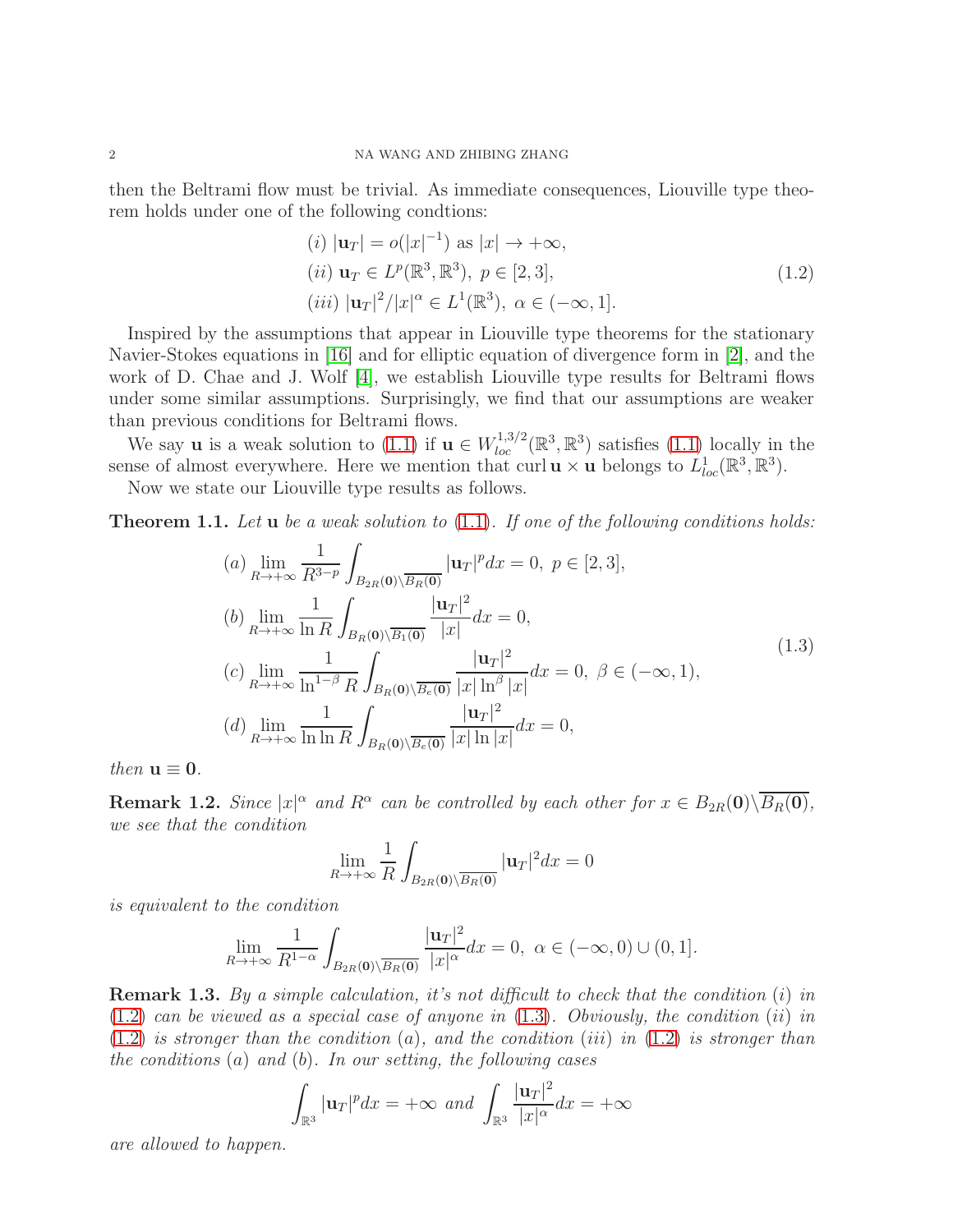Remark 1.4. For the non-trivial smooth Beltrami flow **u** constructed in [\[8\]](#page-9-2) or [\[14\]](#page-9-10), there exist two positive constants  $C_1$  and  $C_2$  such that

(1) 
$$
\lim_{R \to +\infty} \frac{1}{R} \int_{B_{2R}(0) \setminus \overline{B_R(0)}} |\mathbf{u}_T|^2 dx = C_1,
$$
  
(2) 
$$
\lim_{R \to +\infty} \frac{1}{\ln R} \int_{B_R(0) \setminus \overline{B_1(0)}} \frac{|\mathbf{u}_T|^2}{|x|} dx = C_2.
$$

In fact, since  $|u(x)| \le C/|x|$  for some positive constant C, by [\(2.2\)](#page-3-0) we have

$$
\int_{B_R(0)} \frac{|\mathbf{u}_N|^2}{|x|} dx = \frac{1}{2} \int_{\partial B_R(0)} (|\mathbf{u}_T|^2 - |\mathbf{u}_N|^2) dS \le 2\pi C^2,
$$

which follows that

<span id="page-2-0"></span>
$$
\frac{1}{R} \int_{B_{2R}(0)\setminus\overline{B_R(0)}} |\mathbf{u}_N|^2 dx \le 2 \int_{B_{2R}(0)\setminus\overline{B_R(0)}} \frac{|\mathbf{u}_N|^2}{|x|} dx \to 0 \text{ as } R \to +\infty,
$$
 (1.4)

<span id="page-2-1"></span>
$$
\frac{1}{\ln R} \int_{B_R(0) \setminus \overline{B_1(0)}} \frac{|\mathbf{u}_N|^2}{|x|} dx \le \frac{1}{\ln R} \int_{B_R(0)} \frac{|\mathbf{u}_N|^2}{|x|} dx \to 0 \text{ as } R \to +\infty. \tag{1.5}
$$

On other hand, by a direct calculation, we find that the functions  $E_1(R)$  and  $E_2(R)$  given in Proposition [2.3](#page-5-0) are bounded. Considering that  $E_1(R)$  and  $E_2(R)$  are monotonic, it implies immediately that

<span id="page-2-2"></span>
$$
\lim_{R \to +\infty} E_1(R) \text{ and } \lim_{R \to +\infty} E_2(R) \text{ exist.} \tag{1.6}
$$

Combining  $(1.4)$ ,  $(1.5)$ ,  $(1.6)$  and Theorem [1.1,](#page-1-2) we see  $(1)$  and  $(2)$  hold.

**Remark 1.5.** Ericksen [\[13\]](#page-9-16) proved that a smooth unit vector field **u** satisfying curl  $\mathbf{u} = \mathbf{u}$ must be equal to  $(\cos x_3, \sin x_3, 0)$  in an appropriate coordinate system. For more details on this interesting fact, see also [\[17\]](#page-9-17). For this special solution or unit constant vector solution to Beltrami flow, we have

$$
(1) \lim_{R \to +\infty} \frac{1}{R} \int_{B_{2R}(\mathbf{0}) \setminus \overline{B_R(\mathbf{0})}} |\mathbf{u}_T|^2 dx = +\infty,
$$
  

$$
(2) \lim_{R \to +\infty} \frac{1}{\ln R} \int_{B_R(\mathbf{0}) \setminus \overline{B_1(\mathbf{0})}} \frac{|\mathbf{u}_T|^2}{|x|} dx = +\infty.
$$

Indeed, by [\(2.2\)](#page-3-0) we observe that

$$
\int_{\partial B_R(\mathbf{0})} (|\mathbf{u}_T|^2 - |\mathbf{u}_N|^2) dS = \frac{1}{R} \int_{B_R(\mathbf{0})} |\mathbf{u}|^2 dx = \frac{4}{3} \pi R^2.
$$

Hence, it holds that

$$
\frac{1}{R} \int_{B_{2R}(0)\setminus\overline{B_R(0)}} |\mathbf{u}_T|^2 dx \ge E_1(R) = \frac{1}{R} \int_R^{2R} \int_{\partial B_r(0)} (|\mathbf{u}_T|^2 - |\mathbf{u}_N|^2) dS dr = \frac{28}{9} \pi R^2,
$$
  

$$
\frac{1}{\ln R} \int_{B_R(0)\setminus\overline{B_1(0)}} \frac{|\mathbf{u}_T|^2}{|x|} dx \ge E_2(R) = \frac{1}{\ln R} \int_1^R \int_{\partial B_r(0)} \frac{|\mathbf{u}_T|^2 - |\mathbf{u}_N|^2}{r} dS dr = \frac{2\pi (R^2 - 1)}{3 \ln R}.
$$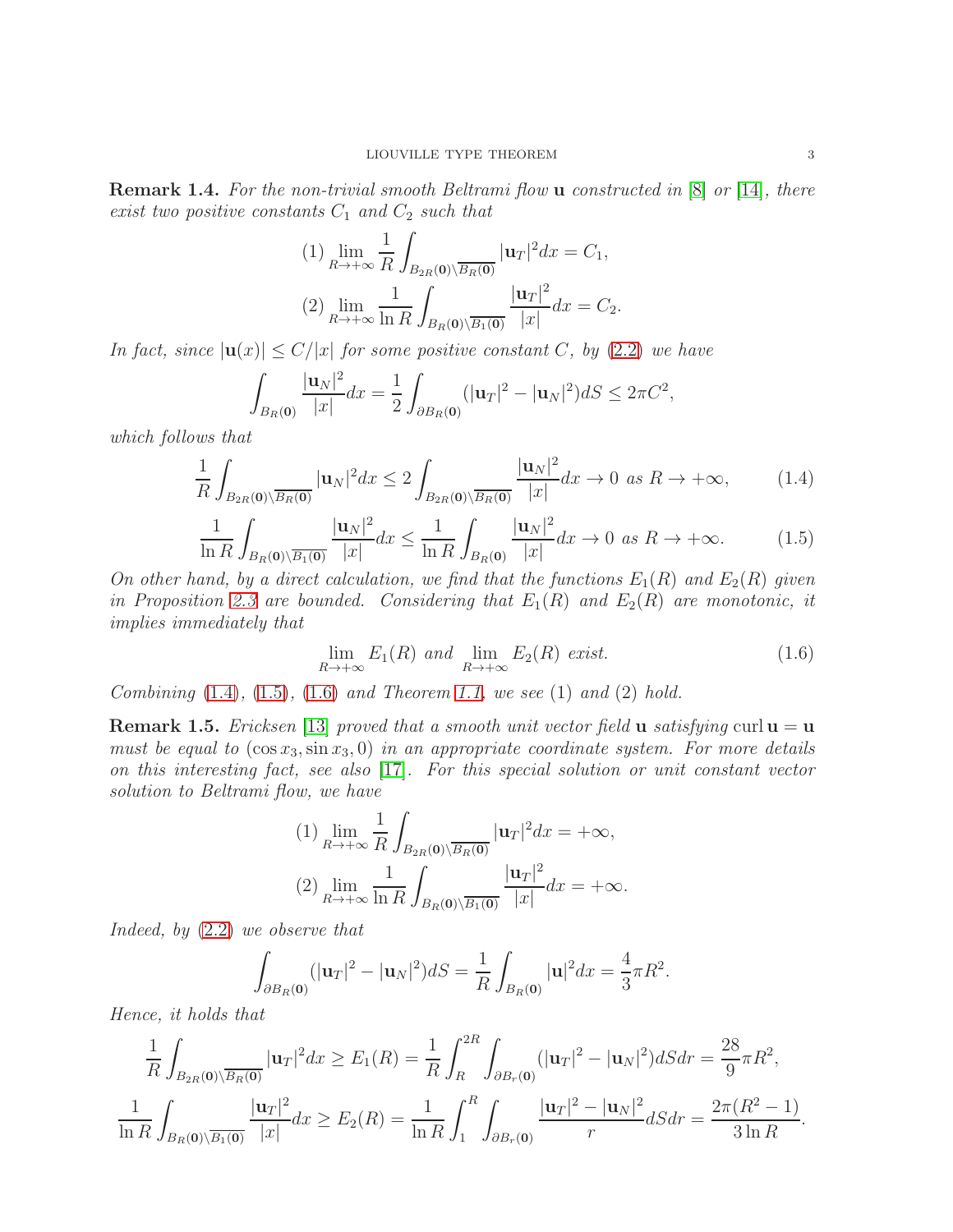#### 4 NA WANG AND ZHIBING ZHANG

# 2. Proof of Theorem [1.1](#page-1-2)

Before proving our main results, we need two elementary but useful lemmas. They play a key role in the proof of the main theorem. The first lemma comes from [\[19,](#page-9-18) Lemma 3.2. In the original version,  $\alpha \geq 0$  and  $\mathbf{u} \in H^1(D,\mathbb{R}^3)$ . It is not difficult to check that this lemma still holds for  $\alpha < 0$  and  $W^{1,q}(D, \mathbb{R}^3)$  functions, where  $q \geq 3/2$ . Here, the range of  $q \geq 3/2$  is used to guarantee curl  $\mathbf{u} \times \mathbf{u} \in L^1(D,\mathbb{R}^3)$ ,  $\mathbf{u}$  div  $\mathbf{u} \in L^1(D,\mathbb{R}^3)$  and  $\mathbf{u} \in L^2(\partial D,\mathbb{R}^3).$ 

<span id="page-3-1"></span>**Lemma 2.1.** Let D be a bounded  $C^1$  domain in  $\mathbb{R}^3$  and  $\nu$  denote the unit outer normal on the boundary  $\partial D$ . Assume that  $\mathbf{0} \notin \overline{D}$ . Let  $\mathbf{u} \in W^{1,q}(D,\mathbb{R}^3)$ , where  $q \geq 3/2$ . Then it holds that

$$
\int_{D} \text{curl } \mathbf{u} \times \mathbf{u} \cdot \frac{x}{|x|^{\alpha}} + \left(\mathbf{u} \cdot \frac{x}{|x|^{\alpha}}\right) \text{div } \mathbf{u} \, dx
$$
\n
$$
= \int_{D} \frac{1}{|x|^{\alpha}} \left(\frac{1-\alpha}{2} |\mathbf{u}|^2 + \alpha |\mathbf{u}_N|^2\right) dx + \int_{\partial D} \left(\mathbf{u} \cdot \frac{x}{|x|^{\alpha}}\right) (\mathbf{u} \cdot \nu) - \frac{|\mathbf{u}|^2}{2} \left(\frac{x}{|x|^{\alpha}} \cdot \nu\right) dS
$$
\n
$$
= \int_{D} \frac{1}{|x|^{\alpha}} \left(\frac{1-\alpha}{2} |\mathbf{u}|^2 + \alpha |\mathbf{u}_N|^2\right) dx + \int_{\partial D} \frac{|\mathbf{u}|^2}{2} \left(\frac{x}{|x|^{\alpha}} \cdot \nu\right) - \left(\mathbf{u} \times \frac{x}{|x|^{\alpha}}\right) \cdot (\mathbf{u} \times \nu) dS,
$$

where  $\alpha$  is a real number.

The second lemma can be regarded as a corollary of the first one. D. Chae and J. Wolf [\[4\]](#page-9-13) established similar results for weak Beltrami flows. Since the lower local integrability condition proposed on u, they obtained a weaker formula

$$
\int_{B_R(0)} \frac{|\mathbf{u}_N|^2}{|x|} dx \le \frac{1}{2R} \int_{B_R(0)} |\mathbf{u}|^2 dx = \frac{1}{2} \int_{\partial B_R(0)} (|\mathbf{u}_T|^2 - |\mathbf{u}_N|^2) dS.
$$

**Lemma 2.2.** Assume  $\alpha \leq 1$ . Let **u** be a weak solution to [\(1.1\)](#page-0-0). Then for any  $R > 0$  it holds that

<span id="page-3-2"></span>
$$
\frac{\alpha - 1}{2} \int_{B_R(0)} \frac{|\mathbf{u}|^2}{|x|^\alpha} dx + \frac{R}{2} \int_{\partial B_R(0)} \frac{|\mathbf{u}|^2}{|x|^\alpha} dS = \alpha \int_{B_R(0)} \frac{|\mathbf{u}_N|^2}{|x|^\alpha} dx + R \int_{\partial B_R(0)} \frac{|\mathbf{u}_N|^2}{|x|^\alpha} dS. \tag{2.1}
$$

Moreover, if  $\alpha = 1$ , then for any  $R > 0$  it holds that

<span id="page-3-0"></span>
$$
\int_{B_R(0)} \frac{|\mathbf{u}_N|^2}{|x|} dx = \frac{1}{R^2} \int_{B_R(0)} |x| |\mathbf{u}_T|^2 dx = \frac{1}{2R} \int_{B_R(0)} |\mathbf{u}|^2 dx
$$
\n
$$
= \frac{1}{2} \int_{\partial B_R(0)} (|\mathbf{u}_T|^2 - |\mathbf{u}_N|^2) dS.
$$
\n(2.2)

*Proof.* Let  $\eta$  be a smooth function satisfying

 $0 \le \eta \le 1$  in  $\mathbb{R}^3$ ,  $\eta = 1$  in  $B_R(0)$ ,  $\eta = 0$  outside  $B_{R+1}(0)$ .

Since  $\mathbf{u} \in W_{loc}^{1,3/2}(\mathbb{R}^3,\mathbb{R}^3)$ , by Sobolev embedding and Hölder inequality we have

$$
|\mathbf{u}|^2 \in L_{loc}^1(\mathbb{R}^3), \ \nabla |\mathbf{u}|^2 = 2(u_1 \nabla u_1 + u_2 \nabla u_2 + u_3 \nabla u_3) \in L_{loc}^1(\mathbb{R}^3, \mathbb{R}^3).
$$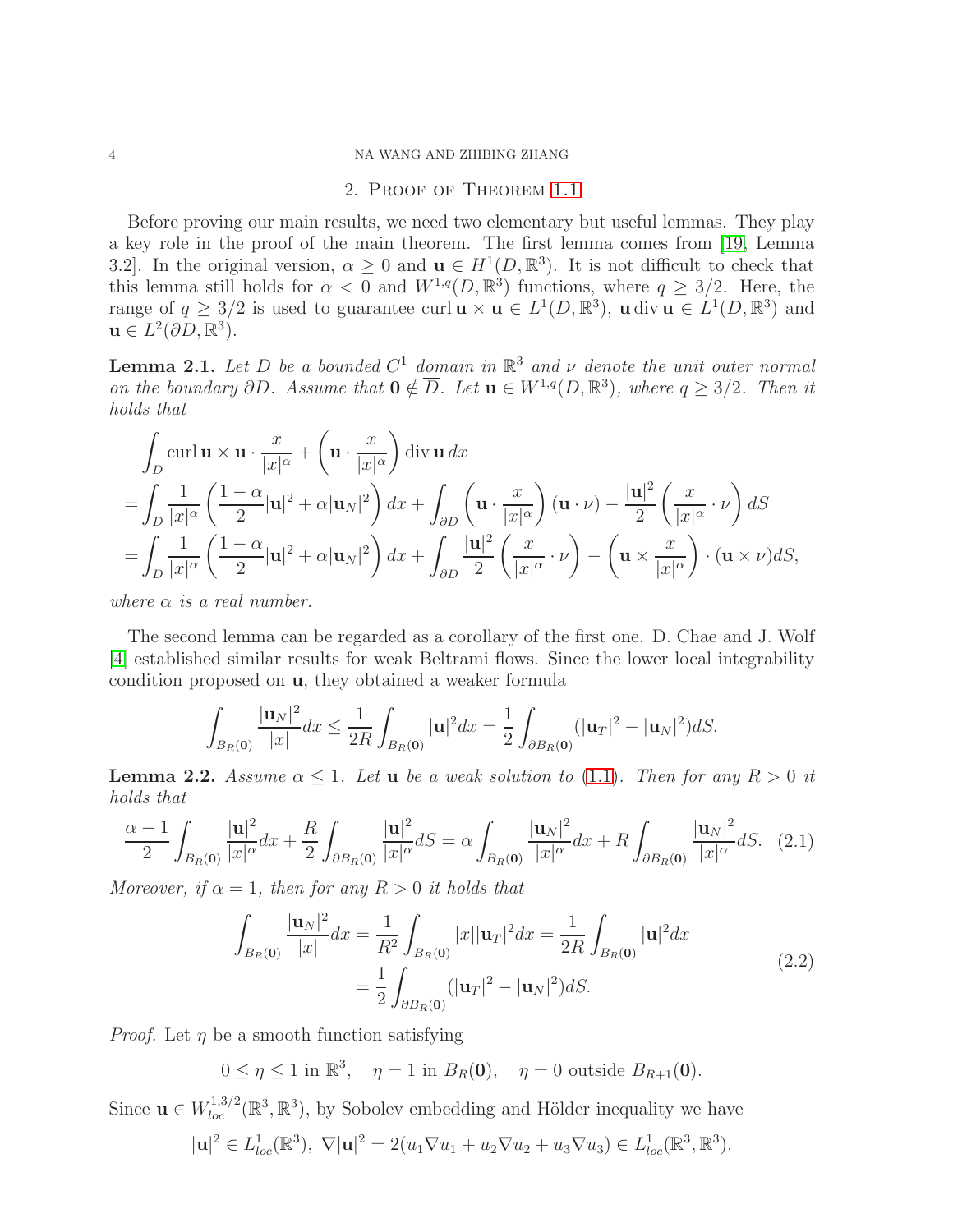Hence,  $|\mathbf{u}|^2 \eta \in W_0^{1,1}$  $\int_0^{1,1} (B_{R+1}(\mathbf{0}))$ . Using Hardy inequality, it follows that

$$
\left\| \frac{|{\bf u}|^2}{|x|} \right\|_{L^1(B_R({\bf 0}))} \le \left\| \frac{|{\bf u}|^2 \eta}{|x|} \right\|_{L^1(B_{R+1}({\bf 0}))} \le \frac{1}{2} \left\| \nabla (|{\bf u}|^2 \eta) \right\|_{L^1(B_{R+1}({\bf 0}))},
$$

which guarantees  $|\mathbf{u}|^2/|x|^{\alpha} \in L^1_{loc}(\mathbb{R}^3)$ ,  $\alpha \leq 1$ .

Let  $0 < r < R < +\infty$ . Set  $D = B_R(0) \backslash B_r(0)$  in Lemma [2.1,](#page-3-1) then we get

<span id="page-4-0"></span>
$$
\int_{B_R(0)\setminus\overline{B_r(0)}} \frac{1}{|x|^{\alpha}} \left(\frac{1-\alpha}{2}|\mathbf{u}|^2 + \alpha |\mathbf{u}_N|^2\right) dx
$$
\n
$$
= -\int_{\partial B_R(0)\cup\partial B_r(0)} \left(\mathbf{u} \cdot \frac{x}{|x|^{\alpha}}\right) (\mathbf{u} \cdot \nu) - \frac{|\mathbf{u}|^2}{2} \left(\frac{x}{|x|^{\alpha}} \cdot \nu\right) dS. \tag{2.3}
$$

Then we rewrite [\(2.3\)](#page-4-0) in the following form:

$$
\int_{B_R(\mathbf{0})} \frac{1}{|x|^{\alpha}} \left(\frac{1-\alpha}{2} |\mathbf{u}|^2 + \alpha |\mathbf{u}_N|^2\right) dx + R \int_{\partial B_R(\mathbf{0})} \frac{1}{|x|^{\alpha}} \left(|\mathbf{u}_N|^2 - \frac{|\mathbf{u}|^2}{2}\right) dS
$$
  
= 
$$
\int_{B_r(\mathbf{0})} \frac{1}{|x|^{\alpha}} \left(\frac{1-\alpha}{2} |\mathbf{u}|^2 + \alpha |\mathbf{u}_N|^2\right) dx + r \int_{\partial B_r(\mathbf{0})} \frac{1}{|x|^{\alpha}} \left(|\mathbf{u}_N|^2 - \frac{|\mathbf{u}|^2}{2}\right) dS.
$$

For simplicity, we denote the above equality by  $I_1(R) = I_2(r) + rI_3(r)$ , and then integrate this equality with respect to r from 0 to t, where  $t > 0$ . Hence, we obtain

$$
|I_1(R)| \le \frac{1}{t} \int_0^t |I_2(r)| dr + \int_0^t |I_3(r)| dr
$$
  

$$
\le \frac{3|\alpha|+1}{2} \int_{B_t(0)} \frac{|\mathbf{u}|^2}{|x|^{\alpha}} dx + \frac{3}{2} \int_{B_t(0)} \frac{|\mathbf{u}|^2}{|x|^{\alpha}} dx.
$$

Since  $|\mathbf{u}|^2/|x|^\alpha \in L^1_{loc}(\mathbb{R}^3)$ , letting  $t \to 0^+$  we have  $I_1(R) = 0$ , which gives [\(2.1\)](#page-3-2). If  $\alpha = 1$ , by  $(2.1)$  we get

<span id="page-4-1"></span>
$$
\int_{B_R(0)} \frac{|\mathbf{u}_N|^2}{|x|} dx + R \int_{\partial B_R(0)} \frac{|\mathbf{u}_N|^2}{|x|} dS = \int_{\partial B_R(0)} \frac{|\mathbf{u}|^2}{2} dS. \tag{2.4}
$$

Consequently, we can obtain the following equality (in the sense of weak derivative)

$$
\frac{d}{dR}\left(R\int_{B_R(0)}\frac{|\mathbf{u}_N|^2}{|x|}dx\right)=\frac{d}{dR}\left(\int_{B_R(0)}\frac{|\mathbf{u}|^2}{2}dx\right),\,
$$

which implies

$$
R\int_{B_R(0)}\frac{|\mathbf{u}_N|^2}{|x|}dx = \frac{1}{2}\int_{B_R(0)}|\mathbf{u}|^2dx.
$$

We rewrite [\(2.4\)](#page-4-1) as the following form

$$
\int_{B_R(0)} \frac{|\mathbf{u}_N|^2}{|x|} dx + \frac{R}{2} \int_{\partial B_R(0)} \frac{|\mathbf{u}_N|^2}{|x|} dS = \frac{1}{2} \int_{\partial B_R(0)} |\mathbf{u}_T|^2 dS.
$$

Then multiplying both sides of the above equality by  $2R$ , we obtain

$$
2R\int_{B_R(0)}\frac{|\mathbf{u}_N|^2}{|x|}dx + R^2\int_{\partial B_R(0)}\frac{|\mathbf{u}_N|^2}{|x|}dS = \int_{\partial B_R(0)}|x||\mathbf{u}_T|^2dS.
$$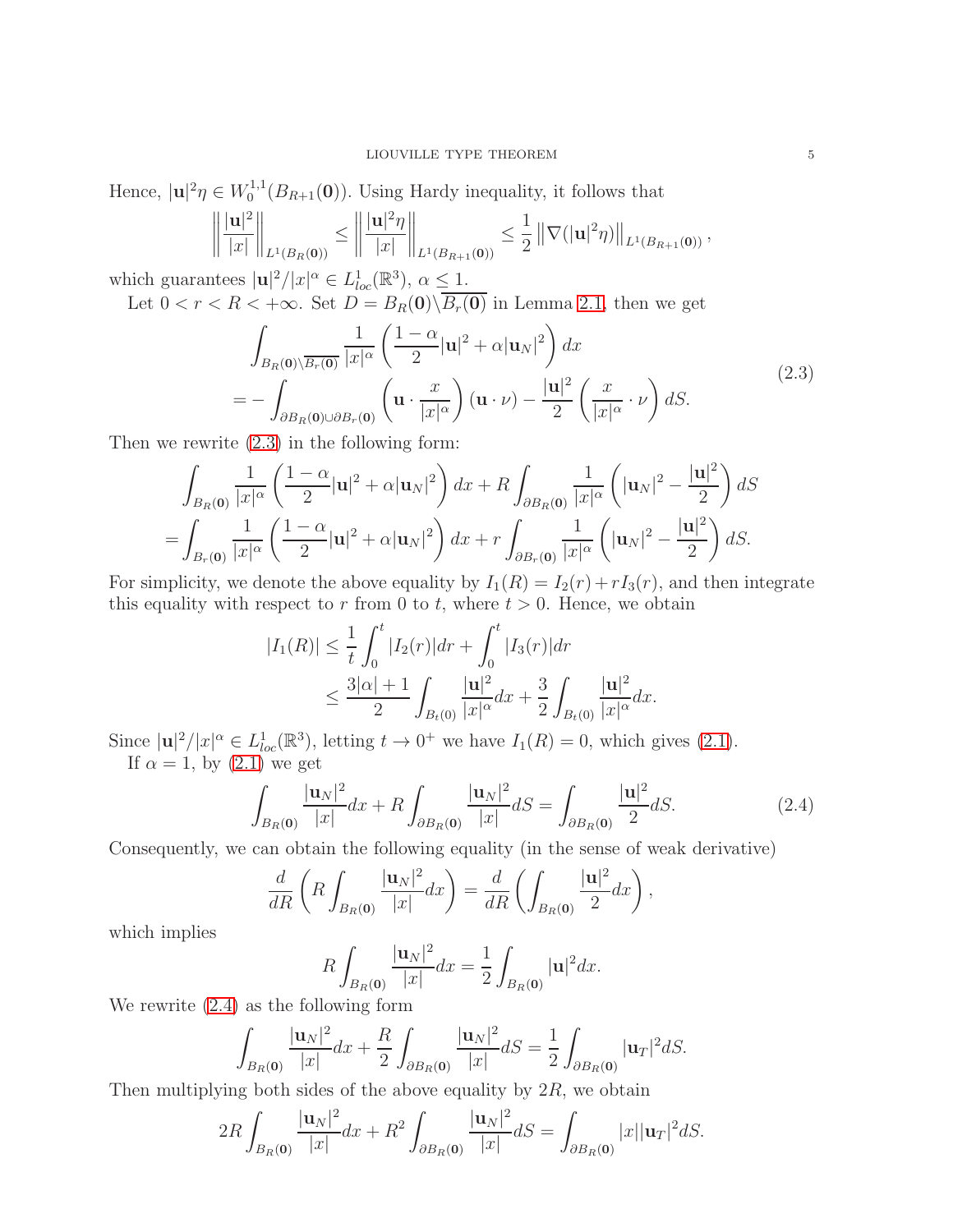Immediately, we have the following equality between two weak derivatives

$$
\frac{d}{dR}\left(R^2\int_{B_R(0)}\frac{|\mathbf{u}_N|^2}{|x|}dx\right)=\frac{d}{dR}\left(\int_{B_R(0)}|x||\mathbf{u}_T|^2dx\right).
$$

Therefore, it follows that

$$
R^{2} \int_{B_{R}(\mathbf{0})} \frac{|\mathbf{u}_{N}|^{2}}{|x|} dx = \int_{B_{R}(\mathbf{0})} |x| |\mathbf{u}_{T}|^{2} dx.
$$

 $\Box$ 

In view of  $(2.2)$ , we see that the quantities

$$
\frac{1}{R^2} \int_{B_R(0)} |x| |\mathbf{u}_T|^2 dx, \frac{1}{R} \int_{B_R(0)} |\mathbf{u}|^2 dx, \int_{\partial B_R(0)} (|\mathbf{u}_T|^2 - |\mathbf{u}_N|^2) dS
$$

are non-decreasing in R. Actually, we find more monotonic quantities, which play an important role in the proof of Liouville type theorem.

<span id="page-5-0"></span>**Proposition 2.3.** Let  $\bf{u}$  be a weak solution to [\(1.1\)](#page-0-0). Then the quantities

$$
E_1(R) = \frac{1}{R} \int_{B_{2R}(0) \setminus \overline{B_R(0)}} (|\mathbf{u}_T|^2 - |\mathbf{u}_N|^2) dx \ (R > 0),
$$
  
\n
$$
E_2(R) = \frac{1}{\ln R} \int_{B_R(0) \setminus \overline{B_1(0)}} \frac{|\mathbf{u}_T|^2 - |\mathbf{u}_N|^2}{|x|} dx \ (R > 1),
$$
  
\n
$$
E_3(R) = \frac{1}{\ln^{1-\beta} R} \int_{B_R(0) \setminus \overline{B_e(0)}} \frac{|\mathbf{u}_T|^2 - |\mathbf{u}_N|^2}{|x| \ln^{\beta} |x|} dx \ (R > e), \ \beta \in (-\infty, 1),
$$
  
\n
$$
E_4(R) = \frac{1}{\ln \ln R} \int_{B_R(0) \setminus \overline{B_e(0)}} \frac{|\mathbf{u}_T|^2 - |\mathbf{u}_N|^2}{|x| \ln |x|} dx \ (R > e)
$$

are non-decreasing in R.

Proof. By a direct calculation and using [\(2.2\)](#page-3-0), we obtain

$$
\frac{dE_1(R)}{dR} = \frac{2}{R} \int_{\partial B_{2R}(0)} (|\mathbf{u}_T|^2 - |\mathbf{u}_N|^2) dS - \frac{1}{R} \int_{\partial B_R(0)} (|\mathbf{u}_T|^2 - |\mathbf{u}_N|^2) dS
$$

$$
- \frac{1}{R^2} \int_{B_{2R}(0) \setminus \overline{B_R(0)}} (|\mathbf{u}_T|^2 - |\mathbf{u}_N|^2) dx
$$

$$
= \frac{1}{R^2} \left[ \int_{B_{2R}(0) \setminus \overline{B_R(0)}} |\mathbf{u}|^2 dx - \int_{B_{2R}(0) \setminus \overline{B_R(0)}} (|\mathbf{u}_T|^2 - |\mathbf{u}_N|^2) dx \right]
$$

$$
= \frac{2}{R^2} \int_{B_{2R}(0) \setminus \overline{B_R(0)}} |\mathbf{u}_N|^2 dx \ge 0.
$$

Clearly,  $E_1(R)$  is non-decreasing in R.

After a direct calculation, we have

$$
\frac{dE_2(R)}{dR} = \frac{1}{(\ln R)^2} \left( \frac{\ln R}{R} \int_{\partial B_R(\mathbf{0})} (|\mathbf{u}_T|^2 - |\mathbf{u}_N|^2) dS - \frac{1}{R} \int_{B_R(\mathbf{0}) \setminus \overline{B_1(\mathbf{0})}} \frac{|\mathbf{u}_T|^2 - |\mathbf{u}_N|^2}{|x|} dx \right).
$$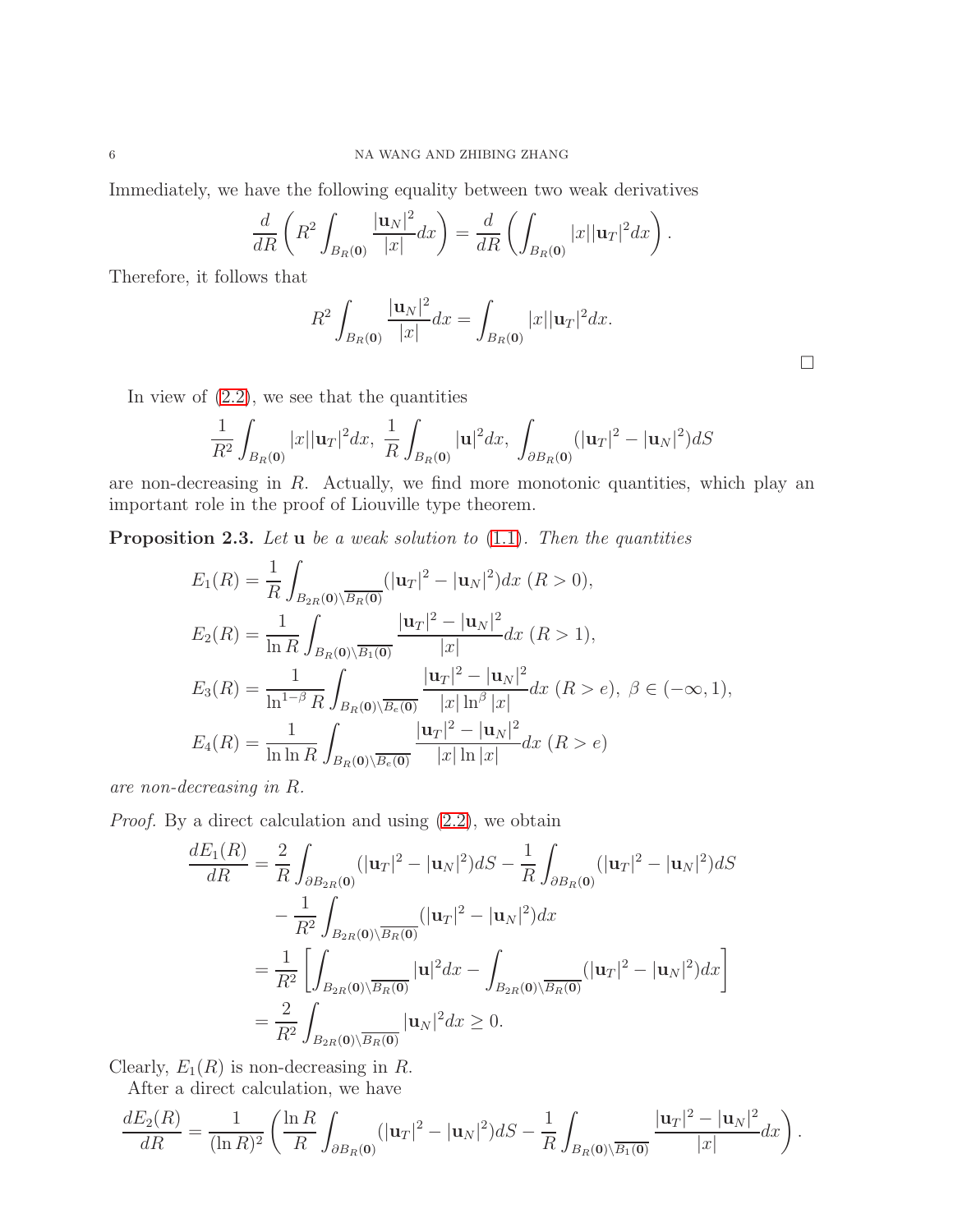Owing to the monotonicity of

$$
\int_{\partial B_r(\mathbf{0})} (|\mathbf{u}_T|^2 - |\mathbf{u}_N|^2) dS,
$$

it holds that

$$
\int_{B_R(0)\setminus\overline{B_1(0)}} \frac{|\mathbf{u}_T|^2 - |\mathbf{u}_N|^2}{|x|} dx = \int_1^R \int_{\partial B_r(0)} \frac{|\mathbf{u}_T|^2 - |\mathbf{u}_N|^2}{r} dS dr
$$
  

$$
\leq \ln R \int_{\partial B_R(0)} (|\mathbf{u}_T|^2 - |\mathbf{u}_N|^2) dS,
$$

which implies

$$
\frac{dE_2(R)}{dR} \ge 0.
$$

Therefore  $E_2(R)$  is also non-decreasing in R.

Similarly to the proof with respect to  $E_2(R)$ , we can derive that

$$
\frac{dE_3(R)}{dR} \ge \frac{1}{(\ln^{1-\beta} R)^2} \frac{\ln^{1-\beta} R}{R \ln^{\beta} R} \int_{\partial B_R(0)} (|\mathbf{u}_T|^2 - |\mathbf{u}_N|^2) dS
$$

$$
- \frac{1}{(\ln^{1-\beta} R)^2} \frac{1-\beta}{R \ln^{\beta} R} \int_{B_R(0) \setminus \overline{B_e(0)}} \frac{|\mathbf{u}_T|^2 - |\mathbf{u}_N|^2}{|x| \ln^{\beta} |x|} dx
$$

$$
\ge \frac{1}{(\ln^{1-\beta} R)^2} \frac{1}{R \ln^{\beta} R} \int_{\partial B_R(0)} (|\mathbf{u}_T|^2 - |\mathbf{u}_N|^2) dS
$$

$$
\ge 0,
$$

and

$$
\frac{dE_4(R)}{dR} \ge \frac{1}{(\ln \ln R)^2} \frac{\ln \ln R}{R \ln R} \int_{\partial B_R(\mathbf{0})} (|\mathbf{u}_T|^2 - |\mathbf{u}_N|^2) dS
$$

$$
- \frac{1}{(\ln \ln R)^2} \frac{1}{R \ln R} \int_{B_R(\mathbf{0}) \setminus \overline{B_e(\mathbf{0})}} \frac{|\mathbf{u}_T|^2 - |\mathbf{u}_N|^2}{|x| \ln |x|} dx
$$

$$
\ge 0.
$$

Consequently,  $E_3(R)$  and  $E_4(R)$  are also non-decreasing in R.

Now we are ready to prove our main results.

*Proof of Theorem [1.1.](#page-1-2)* Firstly, we point out that the case  $p = 2$  of (a) is essential, since the case  $p \in (2,3]$  can be converted into the case  $p = 2$  by Hölder inequality. In fact, for any  $p > 2$  we have

$$
\frac{1}{R} \int_{B_{2R}(0)\setminus \overline{B_R(0)}} |\mathbf{u}_T|^2 dx \leq \frac{1}{R} \left( \int_{B_{2R}(0)\setminus \overline{B_R(0)}} |\mathbf{u}_T|^p dx \right)^{\frac{2}{p}} \left( \int_{B_{2R}(0)\setminus \overline{B_R(0)}} dx \right)^{1-\frac{2}{p}} \leq \left( \frac{28\pi}{3} \right)^{1-\frac{2}{p}} \left( \frac{1}{R^{3-p}} \int_{B_{2R}(0)\setminus \overline{B_R(0)}} |\mathbf{u}_T|^p dx \right)^{\frac{2}{p}}.
$$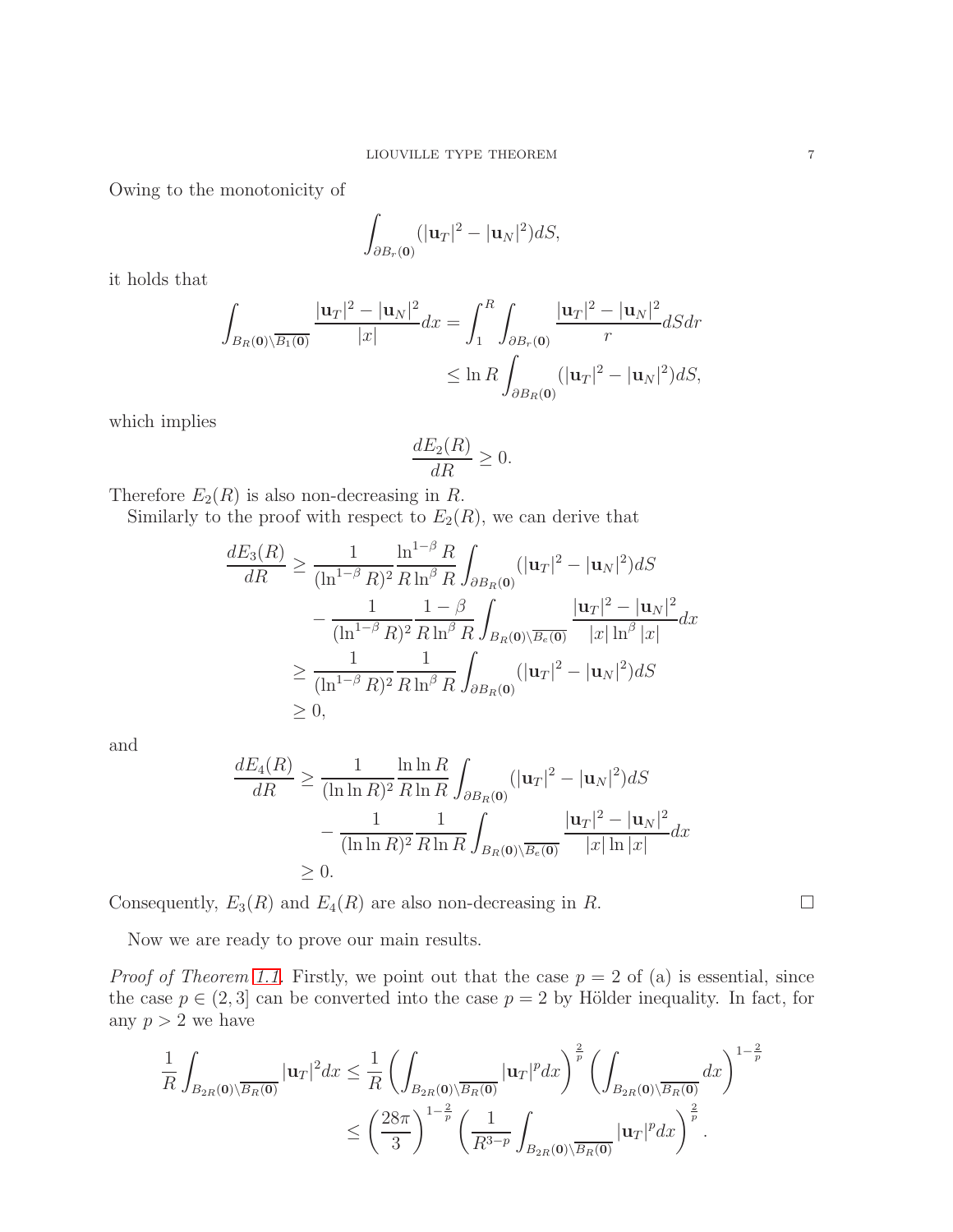So it is sufficient to deal with the special case  $p = 2$  of (a) when we prove (a). Assume it holds that

$$
\lim_{R\to+\infty}\frac{1}{R}\int_{B_{2R}(\mathbf{0})\setminus\overline{B_R(\mathbf{0})}}|\mathbf{u}_T|^2dx=0.
$$

From [\(2.2\)](#page-3-0), we see that  $E_1(R)$  are nonnegative. Since

$$
0 \le E_1(R) \le \frac{1}{R} \int_{B_{2R}(\mathbf{0}) \setminus \overline{B_R(\mathbf{0})}} |\mathbf{u}_T|^2 dx,
$$

we obtain

$$
\lim_{R\to+\infty}E_1(R)=0.
$$

By Proposition [2.3,](#page-5-0) we have  $E_1(R) = 0$  for any  $R > 0$ . Immediately, it follows that

$$
\int_{B_{2R}(\mathbf{0})\setminus\overline{B_R(\mathbf{0})}}(|\mathbf{u}_T|^2-|\mathbf{u}_N|^2)dx=0.
$$

Thanks to the nonnegativity of

$$
\int_{\partial B_r(\mathbf{0})} (|\mathbf{u}_T|^2 - |\mathbf{u}_N|^2) dS,
$$

we get

$$
\int_{\partial B_r(\mathbf{0})} (|\mathbf{u}_T|^2 - |\mathbf{u}_N|^2) dS = 0 \text{ for any } r \in (R, 2R).
$$

Substituting it into [\(2.2\)](#page-3-0), we get  $\mathbf{u} \equiv \mathbf{0}$ .

Similarly, we can derive the rest cases (b), (c) and (d).

 $\Box$ 

Another Proof of Theorem [1.1.](#page-1-2) We first prove case (a). We claim that  $\mathbf{u}_N \equiv 0$ . If not, then we can choose  $R_0$  sufficiently large such that

<span id="page-7-0"></span>
$$
\int_{B_{R_0}(0)} \frac{|\mathbf{u}_N|^2}{|x|} dx = \theta > 0.
$$
\n(2.5)

Using  $(2.2)$  and applying Hölder inequality, we find that

$$
\int_{B_R(0)} \frac{|\mathbf{u}_N|^2}{|x|} dx \leq \frac{1}{2} \int_{\partial B_R(0)} |\mathbf{u}_T|^2 dS \leq \frac{1}{2} (4\pi R^2)^{1-\frac{2}{p}} \left( \int_{\partial B_R(0)} |\mathbf{u}_T|^p dS \right)^{\frac{2}{p}}.
$$

Thus it follows that

$$
\frac{(2\theta)^{\frac{p}{2}}}{R^{p-2}} \le (4\pi)^{\frac{p}{2}-1} \int_{\partial B_R(\mathbf{0})} |\mathbf{u}_T|^p dS \text{ for all } R \ge R_0.
$$
 (2.6)

Integrating the above inequality with respect to R from  $R_1$  to  $2R_1$ , where  $R_1 > R_0$ , we obtain

$$
C(p)(2\theta)^{\frac{p}{2}}R_1^{3-p} \le (4\pi)^{\frac{p}{2}-1} \int_{B_{2R_1}(\mathbf{0})\setminus \overline{B_{R_1}(\mathbf{0})}} |\mathbf{u}_T|^p dx,
$$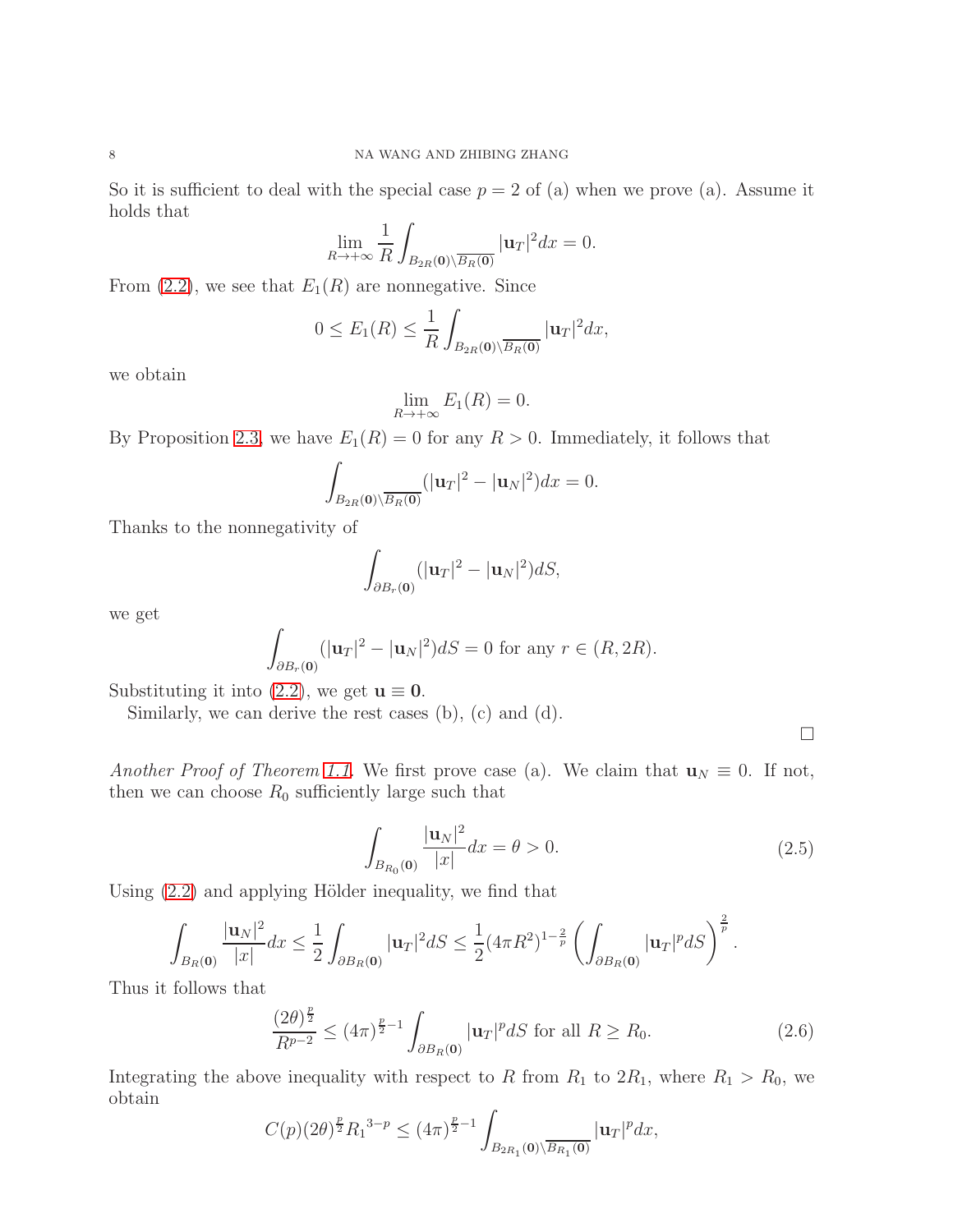where  $C(p) = (2^{3-p} - 1)/(3-p)$  if  $p \in [2,3)$ ,  $C(p) = \ln 2$  if  $p = 3$ . Then we get

$$
C(p)(2\theta)^{\frac{p}{2}} \le (4\pi)^{\frac{p}{2}-1} \frac{1}{R_1^{3-p}} \int_{B_{2R_1}(\mathbf{0}) \setminus \overline{B_{R_1}(\mathbf{0})}} |\mathbf{u}_T|^p dx \to 0 \text{ as } R_1 \to +\infty.
$$

Therefore  $\theta \leq 0$ , which is a contradiction. So  $\mathbf{u}_N \equiv 0$ . Substituting it into [\(2.2\)](#page-3-0), we get  $u \equiv 0.$ 

Next we prove case (b), (c) and (d). We claim that  $\mathbf{u}_N \equiv 0$ . If not, then [\(2.5\)](#page-7-0) holds. Using  $(2.2)$  and  $(2.5)$ , we get

$$
\frac{\theta}{R} \leq \frac{1}{R} \int_{B_R(0)} \frac{|\mathbf{u}_N|^2}{|x|} dx \leq \frac{1}{2} \int_{\partial B_R(0)} \frac{|\mathbf{u}_T|^2}{|x|} dS,
$$
  

$$
\frac{\theta}{R \ln^{\beta} R} \leq \frac{1}{R \ln^{\beta} R} \int_{B_R(0)} \frac{|\mathbf{u}_N|^2}{|x|} dx \leq \frac{1}{2} \int_{\partial B_R(0)} \frac{|\mathbf{u}_T|^2}{|x| \ln^{\beta} |x|} dS,
$$

where  $R \ge R_0$ . Let  $R_0 < R_1$ . Integrating the above inequalities with respect to R from  $R_0$  to  $R_1$ , respectively, it follows that

$$
\theta(\ln R_1 - \ln R_0) \le \frac{1}{2} \int_{B_{R_1}(0) \setminus \overline{B_{R_0}(0)}} \frac{|\mathbf{u}_T|^2}{|x|} dx,
$$
  

$$
\frac{\theta(\ln^{1-\beta} R_1 - \ln^{1-\beta} R_0)}{1-\beta} \le \frac{1}{2} \int_{B_{R_1}(0) \setminus \overline{B_{R_0}(0)}} \frac{|\mathbf{u}_T|^2}{|x| \ln^{\beta} |x|} dx, \text{ if } \beta < 1,
$$
  

$$
\theta(\ln \ln R_1 - \ln \ln R_0) \le \frac{1}{2} \int_{B_{R_1}(0) \setminus \overline{B_{R_0}(0)}} \frac{|\mathbf{u}_T|^2}{|x| \ln |x|} dx, \text{ if } \beta = 1.
$$

Thus we have

$$
\theta \leq \frac{1}{2} \cdot \frac{\ln R_1}{\ln R_1 - \ln R_0} \cdot \frac{1}{\ln R_1} \int_{B_{R_1}(0) \setminus \overline{B_1(0)}} \frac{|\mathbf{u}_T|^2}{|x|} dx,
$$
\n
$$
\theta \leq \frac{1}{2} \cdot \frac{(1-\beta)\ln^{1-\beta} R_1}{(\ln^{1-\beta} R_1 - \ln^{1-\beta} R_0)} \cdot \frac{1}{\ln^{1-\beta} R_1} \int_{B_{R_1}(0) \setminus \overline{B_e(0)}} \frac{|\mathbf{u}_T|^2}{|x| \ln^{\beta} |x|} dx, \text{ if } \beta < 1,
$$
\n
$$
\theta \leq \frac{1}{2} \cdot \frac{\ln \ln R_1}{(\ln \ln R_1 - \ln \ln R_0)} \cdot \frac{1}{\ln \ln R_1} \int_{B_{R_1}(0) \setminus \overline{B_e(0)}} \frac{|\mathbf{u}_T|^2}{|x| \ln |x|} dx, \text{ if } \beta = 1.
$$

Letting  $R_1 \to +\infty$ , we get a contradiction for each case. Routinely, we obtain  $\mathbf{u} \equiv \mathbf{0}$ .  $\Box$ Remark 2.4. Owing to the monotonicity of

$$
\frac{1}{R^2} \int_{B_R(0)} |x| |\mathbf{u}_T|^2 dx \text{ and } \frac{1}{R} \int_{B_R(0)} |\mathbf{u}|^2 dx,
$$

[\(2.5\)](#page-7-0) can be replaced by

if  $\mathbf{u}_T \neq \mathbf{0}$ , then there exists  $R_0 > 0$  such that  $\frac{1}{R_0^2}$ Z  $B_{R_0}(\mathbf{0})$  $|x||\mathbf{u}_T|^2 dx = \theta > 0$ , or if  $u \neq 0$ , then there exists  $R_0 > 0$  such that  $\frac{1}{R_0}$  $R_0$ Z  $B_{R_0}(\mathbf{0})$  $|\mathbf{u}|^2 dx = \theta > 0.$